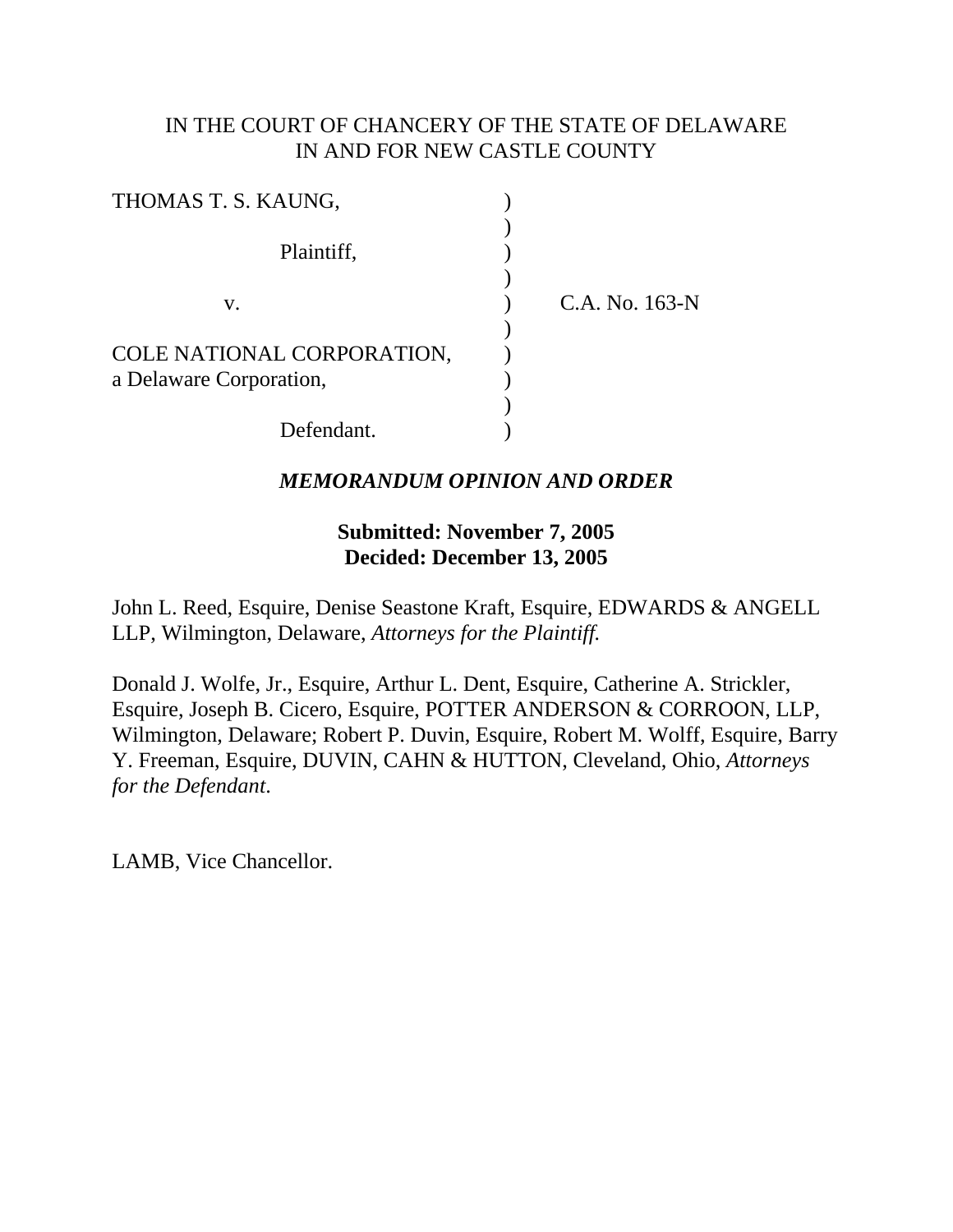This case arises from a dispute concerning the advancement of legal fees incurred in connection with an SEC investigation and related litigation. In its August 27, 2004 Memorandum Opinion, this court ruled in favor of the defendant, Cole National Corporation, holding that the plaintiff, Thomas T.S. Kaung, was not entitled to advancement of certain fees. The court further awarded Cole recoupment of fees previously advanced to Kaung. Finally, the court allowed Cole its attorneys' fees and expenses incurred in defending the action.

On July 5, 2005, the Supreme Court of Delaware ruled on appeal, affirming this court's decision in part and reversing it in part. Specifically, although the Supreme Court upheld this court's decisions as to Kaung's lack of entitlement to further advancement and affirmed the award of fees to Cole, the Supreme Court held that this court erred in reaching the recoupment issue prematurely, rather than leaving it for a later proceeding in which Kaung's entitlement to indemnification *vel non* and the scope thereof could be decided.

On September 23, 2005, Kaung filed a motion in this court requesting an award of his attorneys' fees and costs for what he calls his partial success in the prosecution of his advancement action. Having fully considered the issue in a manner consistent with the Supreme Court's instructions, the court now holds that Kaung is not entitled to recover any "fees on fees" in relation to his unsuccessful prosecution of this case.

1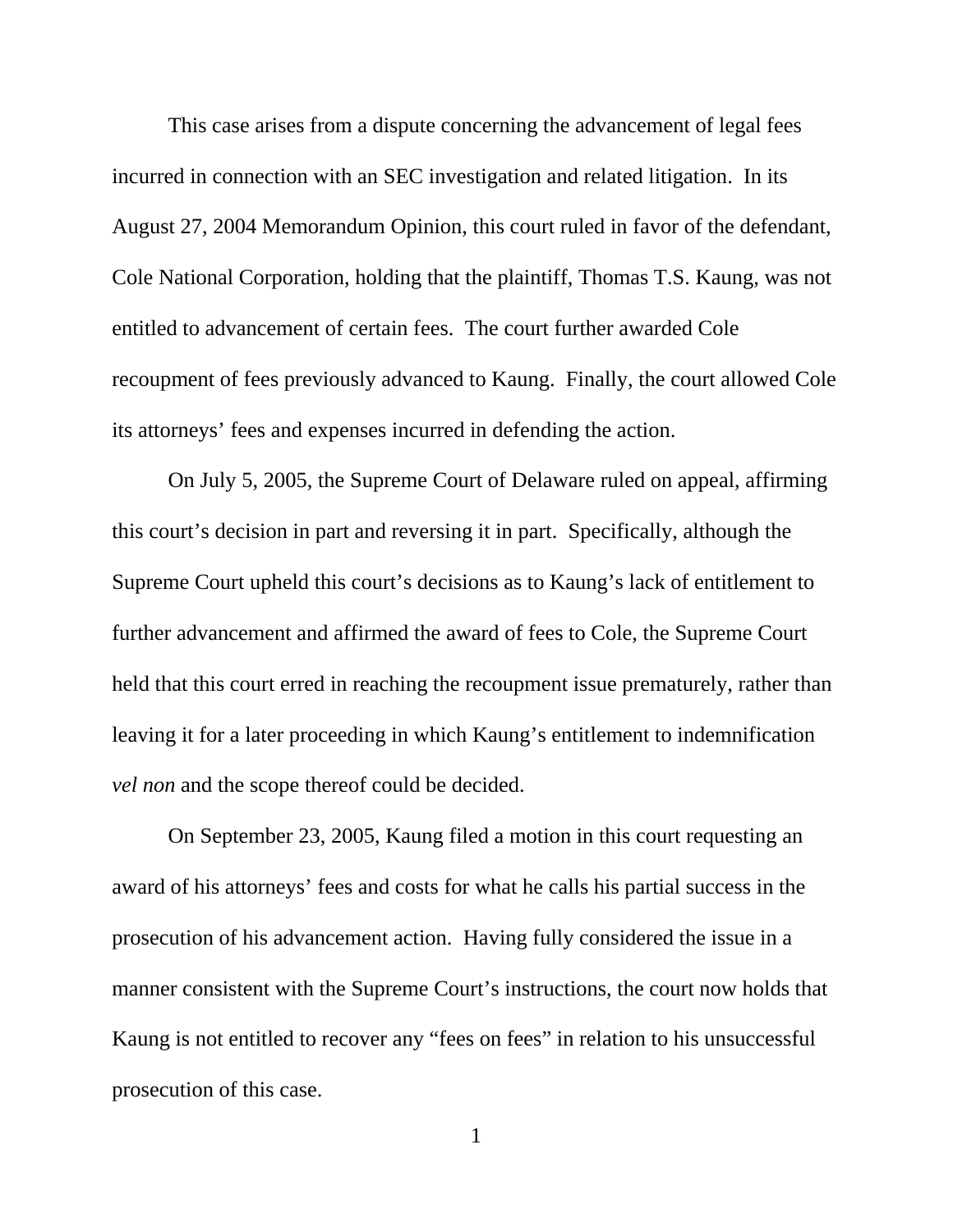**I.** 

The facts from which this case arises are fully set out in this court's previous opinion,<sup>1</sup> and in the Supreme Court's opinion of July 5, 2005.<sup>2</sup> For the present purposes, it suffices to say the following.

Kaung was hired as Cole's Chief Financial Officer in March 2000. He stayed in that position for two years and retired in July 2002. Shortly thereafter, Cole announced that it would restate its financials for the fiscal years 1998 through 2001, as well as for the first two quarters of 2002. In response, certain shareholders of Cole filed a class action against Cole and various corporate officers, including Kaung. Kaung hired Malcolm Kelso, the sole member of Irontree Group, as a non-lawyer consultant. On Kelso's advice, Kaung then hired the O'Rourke & Cundra law firm to represent him in any ensuing litigation.

Cole initially advanced all of Kelso's and Cundra's fees under Kaung's indemnification agreement with Cole, but eventually began to question the magnitude of those charges, as well as Kelso's qualifications to serve as a litigation advisor. On January 7, 2004, Kaung sent Cole a notice of default for its failure to pay the balance of Kelso's bills for the period of mid-May until August 2003. Kaung also noticed a default in paying O'Rourke & Cundra's November and

<sup>1</sup> *Kaung v. Cole Nat'l Corp.,* 2004 Del. Ch. LEXIS 126 (Del. Ch. Aug. 27, 2004).

<sup>2</sup> *Kaung v. Cole Nat'l Corp.*, 884 A.2d 500 (Del. 2005).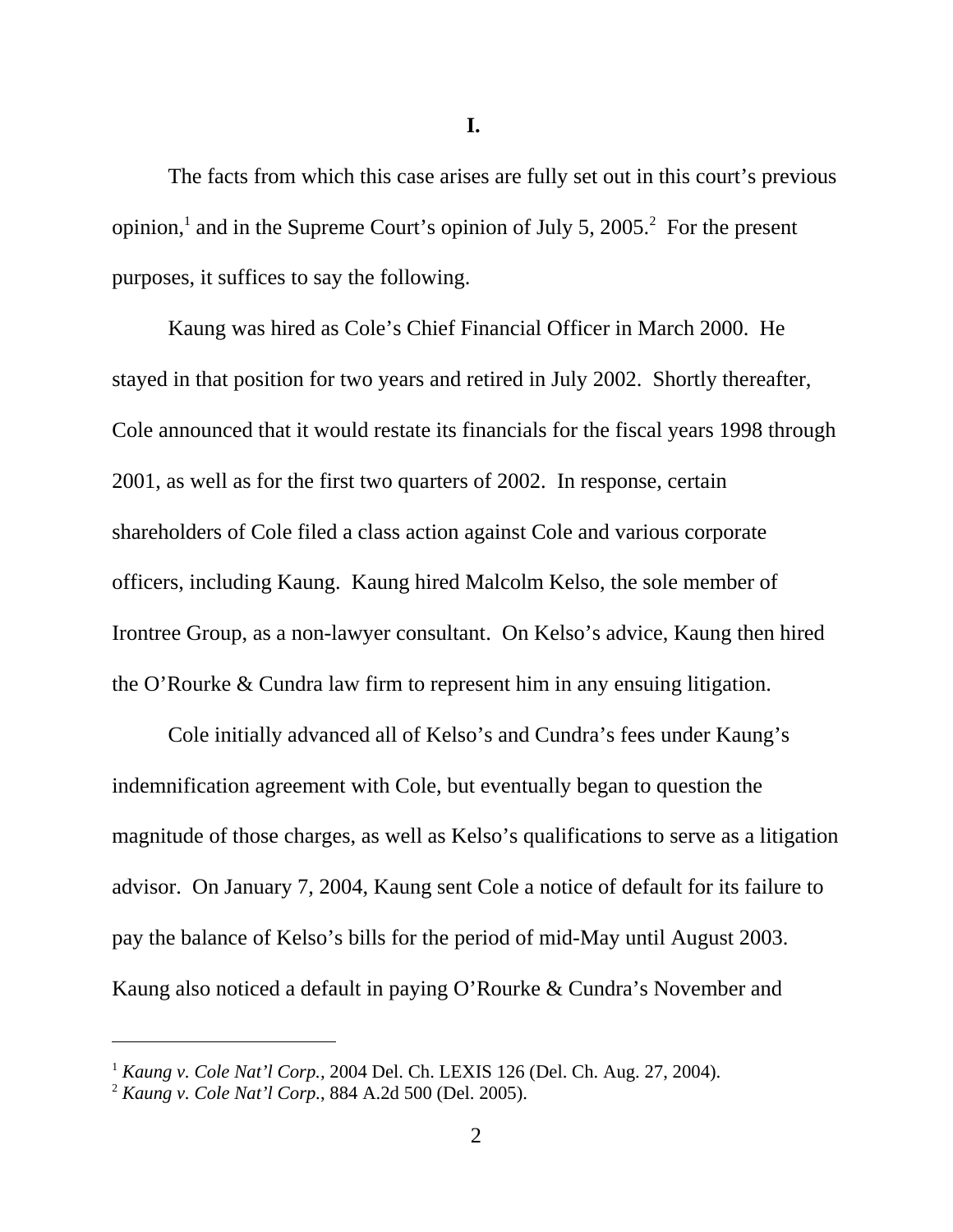December 2003 bills despite the fact that Cole had consistently made timely payment of that firm's bills. After receiving prompt notice that Cole was investigating the reasonableness of Kaung's expenses, Kaung filed suit in this court on January 12, 2004. The next day, Cole paid O'Rourke & Cundra's outstanding bills. Despite these payments, Kaung persisted in prosecuting this case. Consequently, the court held a one day trial on June 18, 2004, before which Kaung's Delaware counsel withdrew Kaung's request for payment of Kelso's fees, essentially conceding that no part of Kelso's bills were indemnifiable.

Following trial, the court ruled for Cole, as previously described. In its final order and judgment, the court ordered Kaung to pay Cole \$150,606.85 for the amount already advanced for Kelso's fees. The court also determined that \$81,760 of O'Rourke & Cundra's bills related to its interactions with Kelso, and, therefore, (i) Cole had no obligation to pay O'Rourke & Cundra's then unpaid \$65,226.86 bill, and ordered (ii) that Kaung repay Cole the balance of \$16,533.14, and (iii) pay Cole \$300,000 for attorneys' fees and expenses due to the bad faith conduct of this lawsuit.

On appeal, the Delaware Supreme Court upheld this court's conclusions as to Cole's attorneys' fees and expenses, noting that the record "fully support[ed]"

3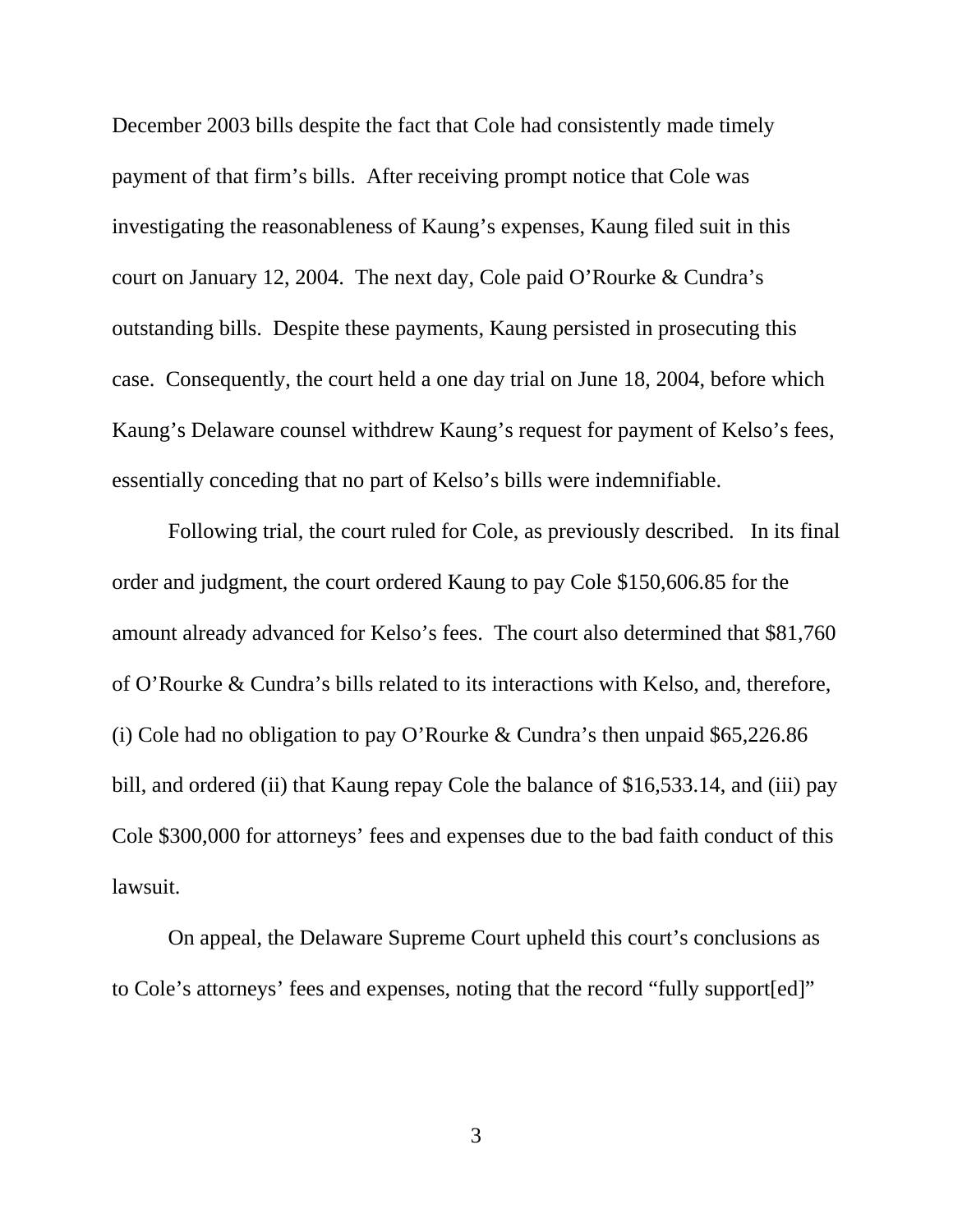the award in this case. $3$  The Supreme Court also agreed with this court in holding that O'Rourke & Cundra was not entitled to advancement of its unpaid legal fees, as "the time billed by [the firm] relating to its dealings with Kelso was not reasonably incurred in connection with its representation of Kaung pursuant to the indemnification agreement."<sup>4</sup> The Supreme Court held, however, that this court's determination as to Kaung's liability to repay sums voluntarily advanced by Cole in the past was premature, basing its decision on the fact that an "advancement proceeding is summary in nature," and is inappropriate for "litigating indemnification or recoupment."<sup>5</sup> As the Supreme Court further explained, "the detailed analysis required of such claims is . . . inconsistent with the purpose of a summary proceeding."<sup>6</sup> Following the Supreme Court's partial reversal of this court's decision, Kaung brought the instant motion seeking attorneys' fees and costs for complete or partial success in the prosecution of this action.

### **II.**

Kaung's argument regarding his request for "fees on fees" is simple. According to Kaung, his indemnification agreement with Cole requires indemnification for all expenses "reasonably incurred" *regardless* of the outcome

<sup>3</sup> *Kaung,* 884 A.2d at \*15.

 $^{4}$  *Id.* at  $*27$ .

<sup>5</sup> *Id.* 

 $^6$  *Id.*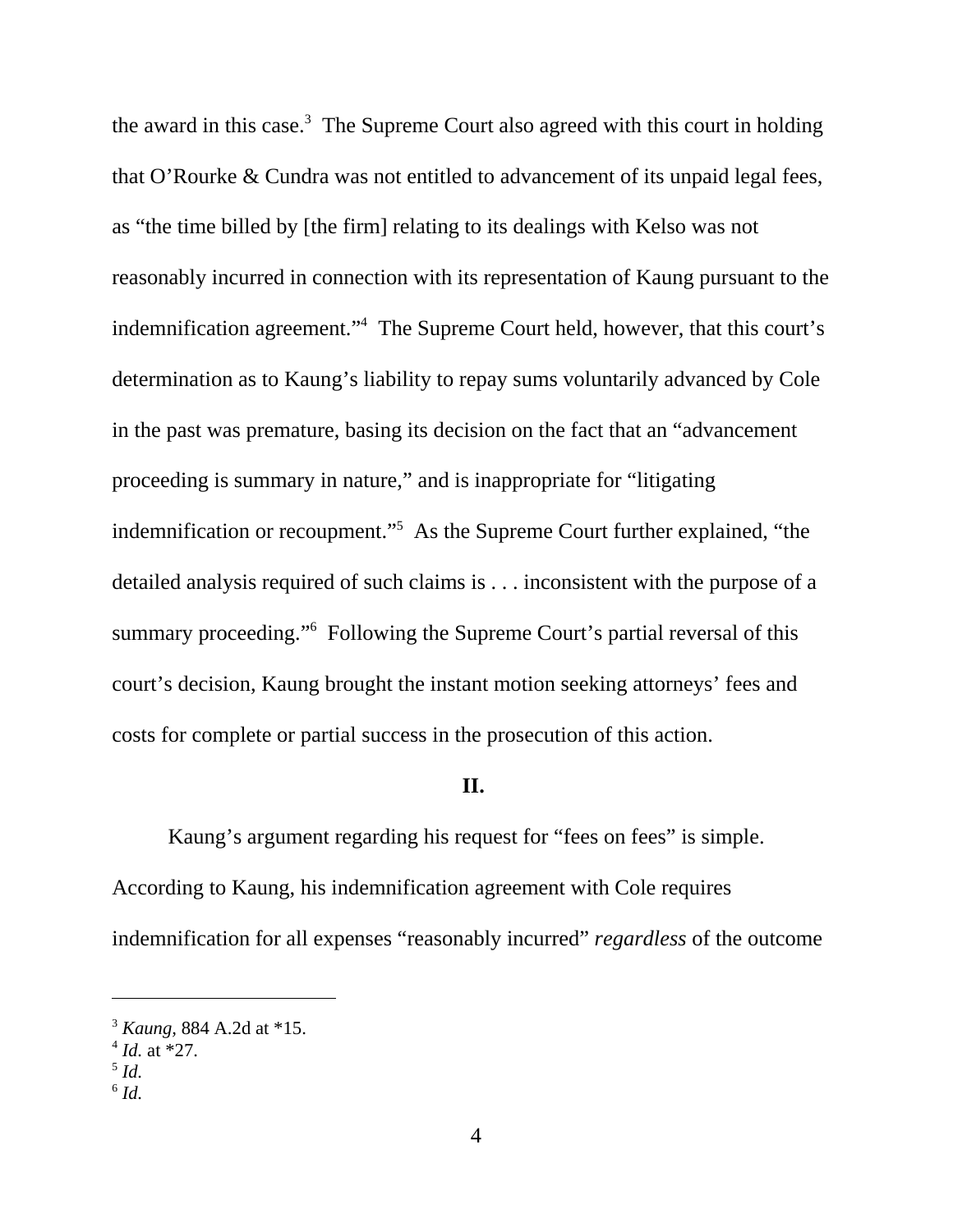of the underlying litigation. This, Kaung argues, means that the indemnification agreement requires "fees on fees" in this case. Second, Kaung maintains that he was successful in the previous litigation, winning reversal of a portion of this court's decision from the Delaware Supreme Court. Therefore, even if the indemnification agreement is read less broadly than he argues, Kaung should still be entitled to attorneys' fees on the basis of Delaware precedent that requires the payment of "fees on fees" if a corporate officer or director is successful in his or her advancement claims.

Cole argues that Kaung fundamentally misunderstands the indemnification agreement. Rather than guaranteeing recovery to Kaung, Cole notes, the agreement only requires recovery if Cole breaches the agreement, and thus forces Kaung to pay for his own counsel in the underlying litigation. Therefore, "if Cole did not breach the Agreement . . . Cole is not responsible for Kaung's expenses." Second, Cole argues that Kaung should be denied "fees on fees" because he was not successful in his underlying claims. Indeed, according to Cole, Kaung was completely unsuccessful because he was awarded no additional advancements and the court held that Kaung's expenditures were not reasonably incurred. Further, Cole argues, the Supreme Court's limited, procedural, reversal of this court's decision cannot justify "fees on fees." In fact, the \$167,000 put at issue by the Supreme Court's decision has already been advanced. Thus, a ruling that this court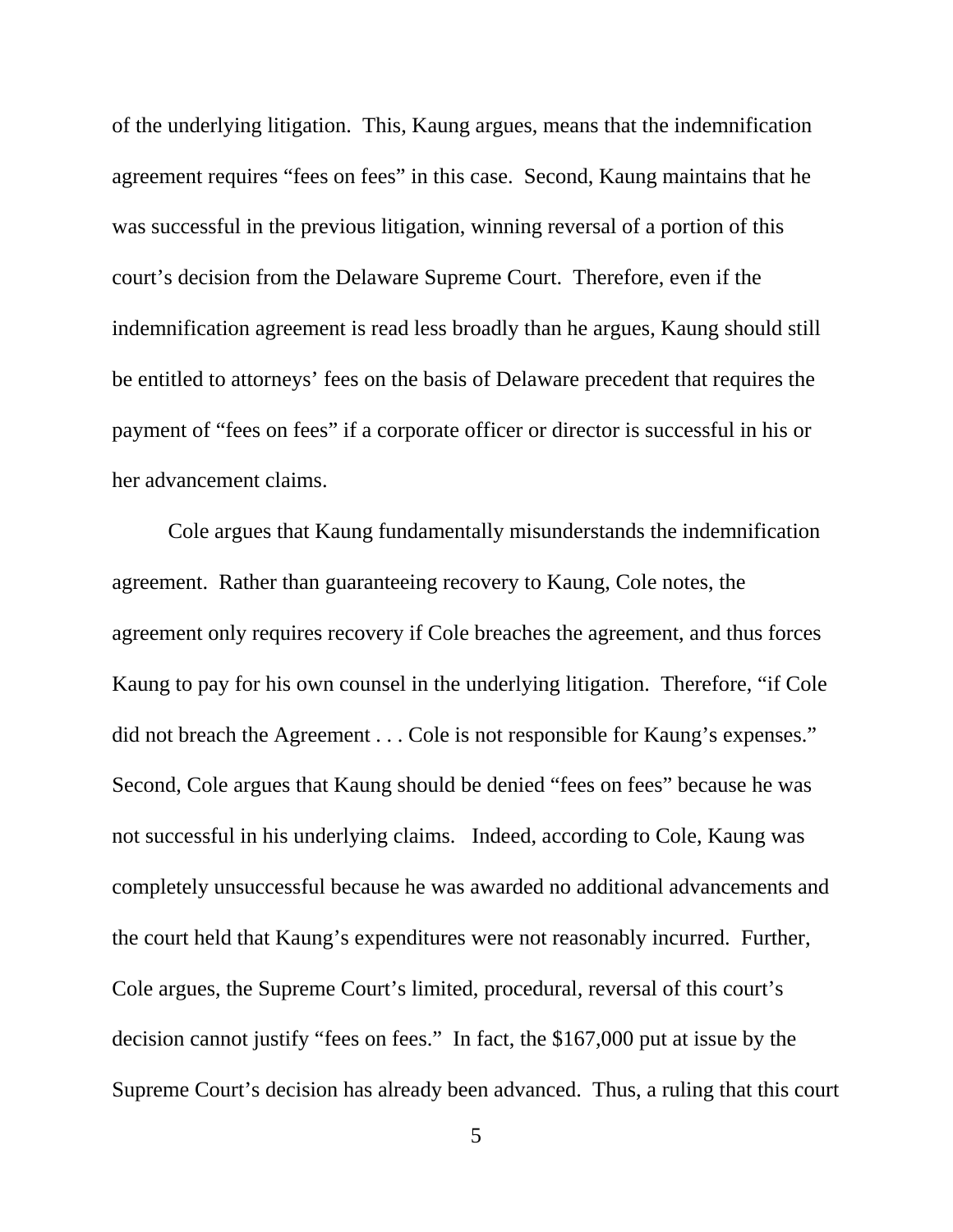was premature in granting recoupment to Cole is insufficient to establish that Kaung has in any way been successful in his claims.

#### **III**.

 "Fees on fees" refers to an award of litigation expenses (including attorneys' fees) incurred in the process of obtaining another award of litigation expenses pursuant to some statutory or contractual authority.<sup>7</sup> In *Stifel Financial Corp. v. Cochran,*<sup>8</sup> the Delaware Supreme Court definitively ruled that such fees are required when a corporate officer or director is successful in an indemnification action against a corporation. Naturally, this court has since followed the Supreme Court's teaching on the subject. $9$  In those cases, this court has determined that a litigant's partial success in an advancement or indemnification action leads to partial indemnification, commensurate with the extent of the victory.10

In this case, the court necessarily begins its analysis with the indemnification agreement. If Kaung is correct that the agreement envisions advancement regardless of the merits of the case, the court is left only to answer the question of whether these particular expenses were "reasonably incurred."

<sup>7</sup> *Fasciana v. Elec. Data Sys.,* 829 A.2d 178, 182 n.13 (Del. Ch. 2003).

<sup>8</sup> 809 A.2d 555 (Del. 2002).

<sup>9</sup> DONALD J. WOLFE, JR. & MICHAEL A. PITTENGER, CORPORATE AND COMMERCIAL PRACTICE IN THE DELAWARE COURT OF CHANCERY, § 8.2 (2005); *Fasciana,* 829 A.2d at 178; *Reddy v. Elec. Data Sys. Corp.,* 2002 Del. Ch. LEXIS 69 (Del. Ch. June 18, 2002), *aff'd*, 820 A.2d 371 (Del. 2003).

<sup>10</sup> *Fasciana,* 829 A.2d at 178.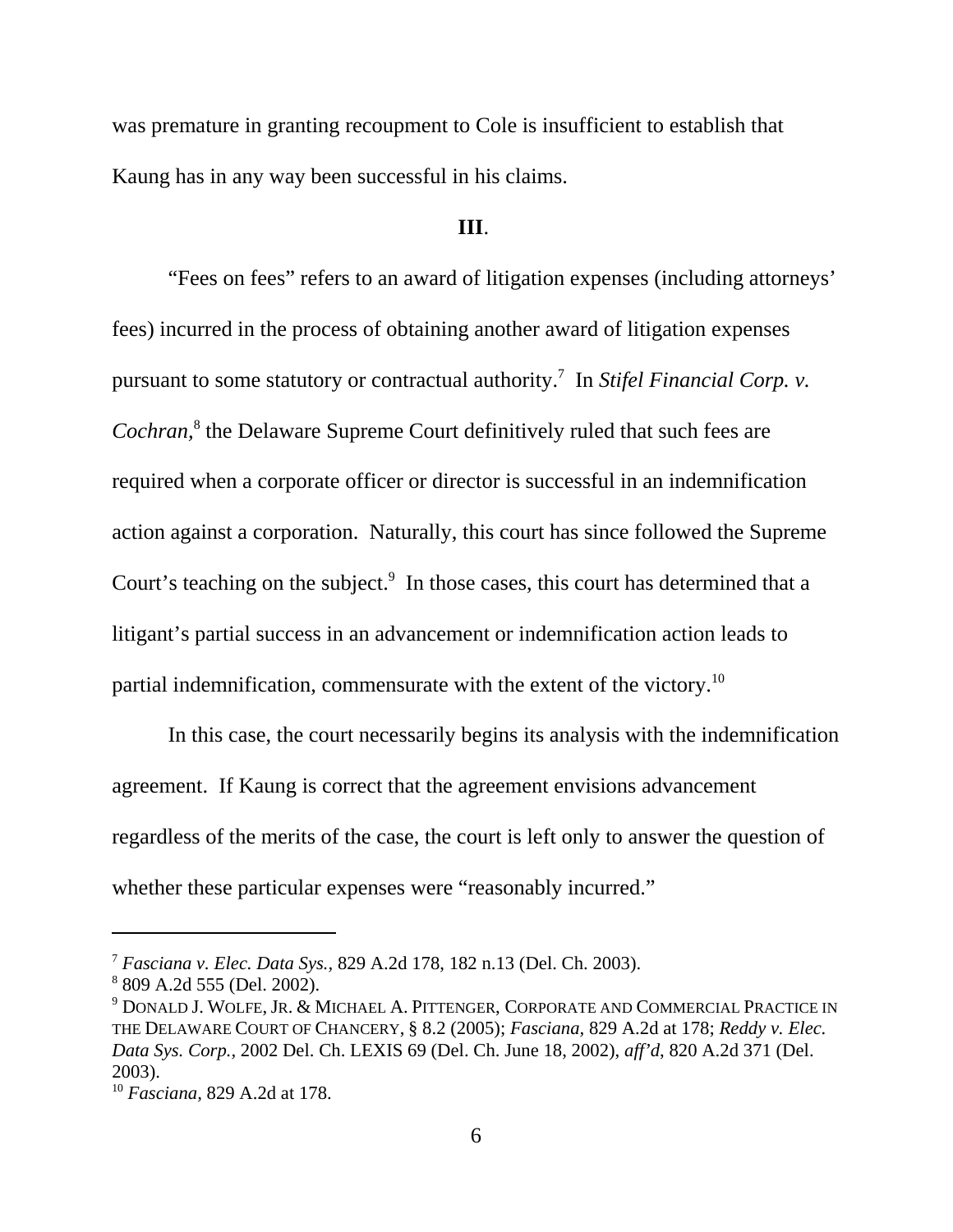The court concludes, however, that Kaung's reading of the indemnification agreement is far too broad. Section 2, Article VIII of Cole's bylaws states that advancement of fees is governed by the indemnification agreement between the parties. Paragraph 6(c) of the agreement, which is operative here, explains what happens if Cole violates the agreement and refuses to provide Kaung with counsel, or to pay for Kaung's choice of counsel. Simply put, the agreement ensures that if Cole violates Kaung's rights by failing to perform the agreement, Cole is bound to pay for all reasonably incurred expenses regardless of the outcome of the litigation. The important point, of course, is that this backstop provision only goes into effect if Cole fails to perform the indemnification agreement, or if Cole contests the validity or enforceability of the agreement. Otherwise, Kaung's right to recover "fees on fees" is limited to that authorized by Delaware law.

In this case, there are no facts evidencing that Cole violated the agreement, thus triggering the "regardless of the outcome thereof" language on which Kaung relies. Rather, as this court has already decided, Cole has fulfilled its duties to advance attorneys' fees under the indemnification agreement by paying the vast majority of bills forwarded by Kaung's representatives, and has only withheld monies when its reasonable requests for further information about Kaung's expenditures were ignored. This case, therefore, does not implicate the guarantees in paragraph 6(c) of the agreement.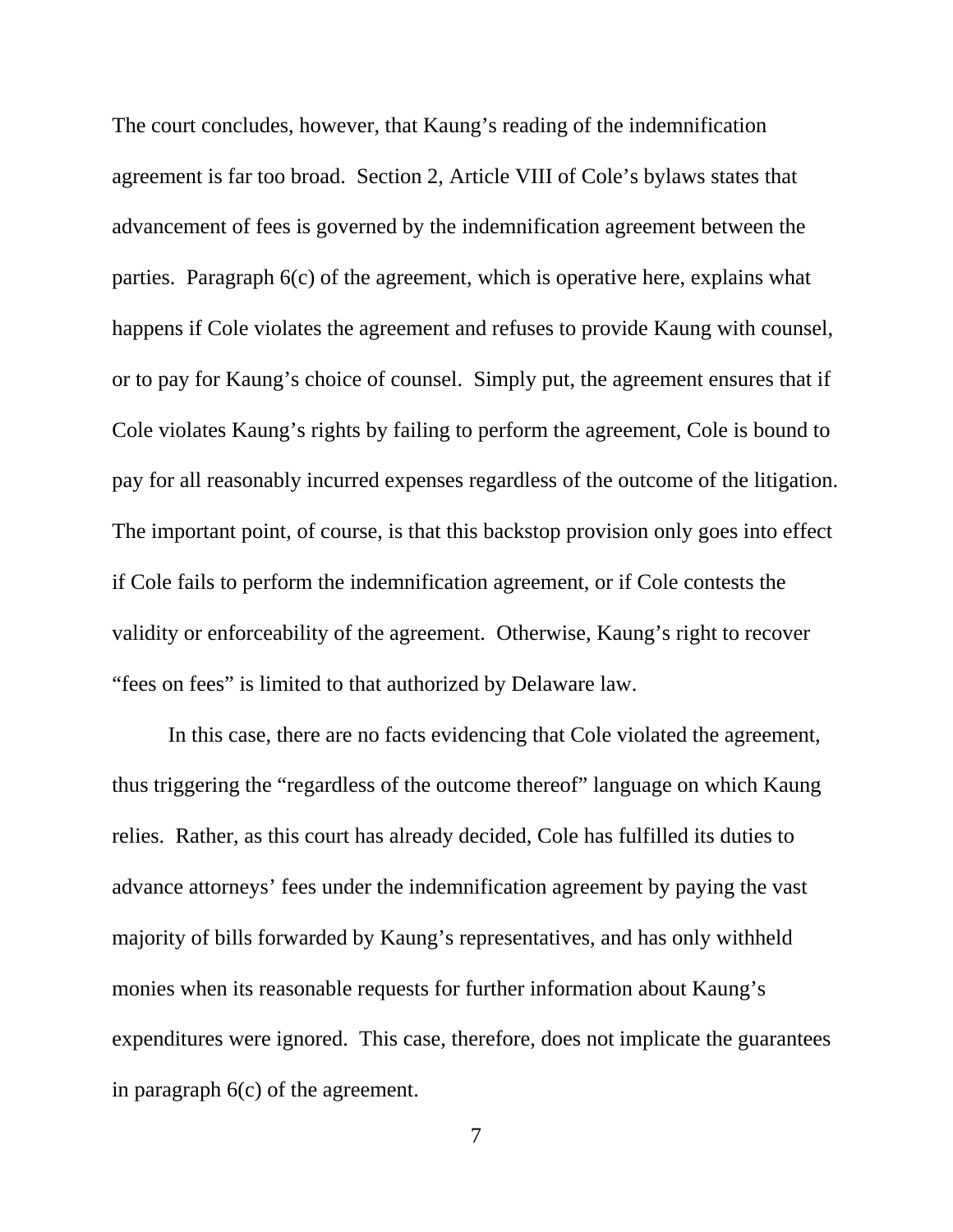Kaung argues, in the alternative, that the court should rule in his favor because he was partially successful in prosecuting this claim against Cole. The fact that the Supreme Court overturned this court's recoupment judgment of \$167,139.99 in favor of Cole, Kaung argues, means that he was "awarded a subset of his advancement claim."11 Cole, however, is ultimately right to note that Kaung's procedural victory in the Supreme Court cannot form the basis of a "fees on fees" award. Fundamentally, Kaung has cited no case that establishes such a right, and the court has not been able to independently find any precedent where a Delaware court has awarded "fees on fees" for a partial, procedural, reversal of the kind at issue here. $12$ 

 $11$  In his reply brief, Kaung argues more specifically that he is due "fees on fees" because the only reason the court denied advancement to Kaung on \$65,226.86 of fees owed to O'Rourke & Cundra is that the recoupment award exceeded the fees owed, resulting in a judgment in Cole's favor of \$16,533.14. Since the recoupment award has been reversed, says Kaung, O'Rourke & Cundra should receive their unpaid fees. This is an inaccurate reading of both this court's previous decision and the decision of the Supreme Court. As the Supreme Court concluded, "O'Rourke & Cundra was not entitled to advancement of its unpaid legal fees." That is the \$65,228.86 now claimed, in full. As an independent matter, the Supreme Court reversed the recoupment award. But that reversal does nothing to disturb both courts' conclusions that Kaung was not entitled to further advancement as an offset of amounts earlier advanced with respect to O'Rourke & Cundra's dealings with Kelso.

 $12$  The plaintiff cites several cases which he says support his position. The facts of those cases, and the facts present here, however, are plainly different. Fundamentally, in all those cases the defendants refused to advance funds, and were compelled by judicial order to pay at least some advancement claim. In this case, as explained above, the defendant has manifestly fulfilled all its advancement obligations. *Tafeen v. Homestore, Inc.*, 2005 Del. Ch. LEXIS 41 (Del. Ch. Mar. 29, 2005) (granting "fees on fees" where the plaintiff requested advancement, and the defendant did not provide the funds because Tafeen neglected to tender the defendants' desired undertaking); *Weaver v. Zenimax Media,* 2004 Del. Ch. LEXIS 10 (Del. Ch. Jan. 30, 2004) (awarding "fees on fees" where the plaintiff demanded that the defendant advance fees, and the defendant argued that the plaintiff was not entitled to advancement because he had not met the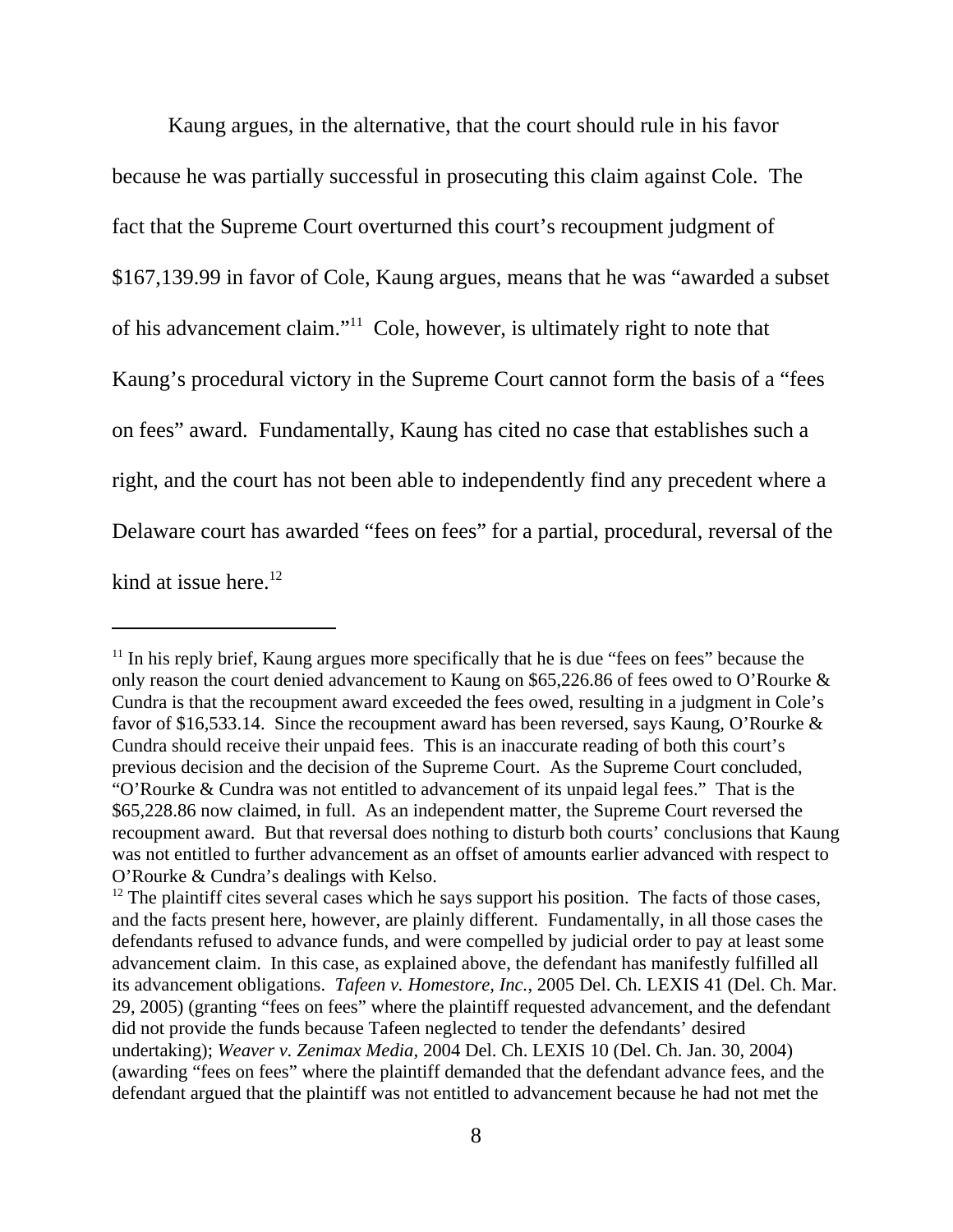Some language in *Fasciana v. Electronic Data Systems*<sup>13</sup> superficially appears to provide support for Kaung's position. In that case, this court held that even if the plaintiff seeking advancement eventually lost at the indemnification stage, his partial victory at the advancement stage brought him what the court called a "real benefit." Namely, this was the "interest-free use of [the defendant's] money until his entitlement to indemnification . . . is finally determined."<sup>14</sup> It might be said in this case, therefore, that Kaung benefitted from the Supreme Court's ruling by being left to potentially reimburse Cole later.

The context presented in *Fasciana*, however, was much different than that found here. In *Fasciana*, the plaintiff had been denied advancement by the company, brought an action to compel payment, and won a limited but clear victory on parts of that claim. As a result of the Section 145 action at the heart of *Fasciana,* the plaintiff successfully invoked the court's power to compel the defendant to offer what was effectively "an extension of credit." *Fasciana* explains, in other words, why "fees on fees" should be awarded if a plaintiff wins his advancement case, even if all those funds are returned in indemnification/

applicable standard); *Morgan v. Grace*, 2003 Del. Ch. LEXIS 113 (Del. Ch. Oct. 29, 2003) (granting "fees on fees" where the defendant argued that the plaintiffs were entitled to neither advancement nor indemnification); *Reddy*, 2002 Del. Ch. LEXIS 69, \*7 (ordering a meet and confer session to discuss an appropriate award of "fees on fees" where "Reddy demanded advancement for both the Criminal and the EDS Action," but "EDS refused to provide it."). 13 829 A.2d 178.

 $^{14}$  *Id at 183.*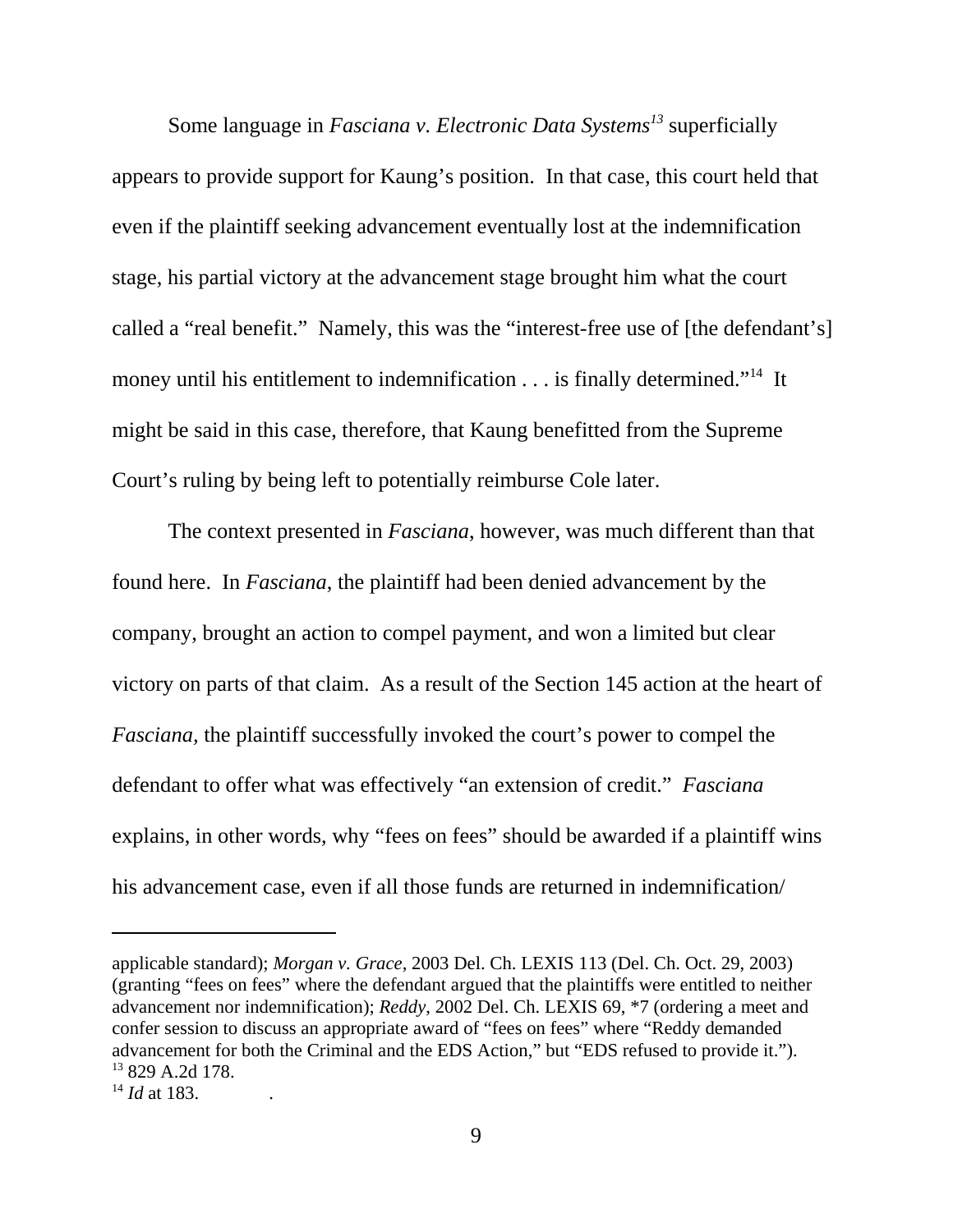recoupment. The logic in *Fasciana* is inapplicable to this case, therefore, because Cole never denied Kaung's right to advancement of these funds. Rather, the money at issue here had already been advanced to Kaung under the indemnification agreement, and the court determined that Cole had no obligation to extend further advancement. The claim on which Kaung received relief from the Supreme Court, thus, was no advancement claim at all. Rather, Kaung prevailed in persuading the Supreme Court that a recoupment action was premature.

"Fees on fees," in sum, are inappropriate in this case because Kaung has thus far been entirely unsuccessful in his advancement claims. The court has ruled against him on fee shifting and against him on the question of whether further advancement for fees submitted by O'Rourke & Cundra was required. The Supreme Court upheld both those decisions.

The goal of awarding "fees on fees," the Supreme Court explained, $15$  is to "promote the desirable end that corporate officials will resist what they consider unjustified suits and claims, secure in the knowledge that their reasonable expenses will be borne by the corporation they have served if they are vindicated."<sup>16</sup> To give Kaung "fees on fees" when he has neither been vindicated nor has confined

<sup>&</sup>lt;sup>15</sup> In *Stifel*, the Delaware Supreme Court effected a notable change in Delaware precedent, which had theretofore disfavored such awards. *See, e.g, Mayer v. Executive Telecard, Ltd.,* 705 A.2d 220 (Del. Ch. 1997).

<sup>16</sup> *Stifel,* 809 A.2d at 561, *quoting* RODMAN WARD, EDWARD P. WELCH, & ANDREW TUREZYN, FOLK ON THE DELAWARE GENERAL CORPORATION LAW, § 141.2.11 (2005).